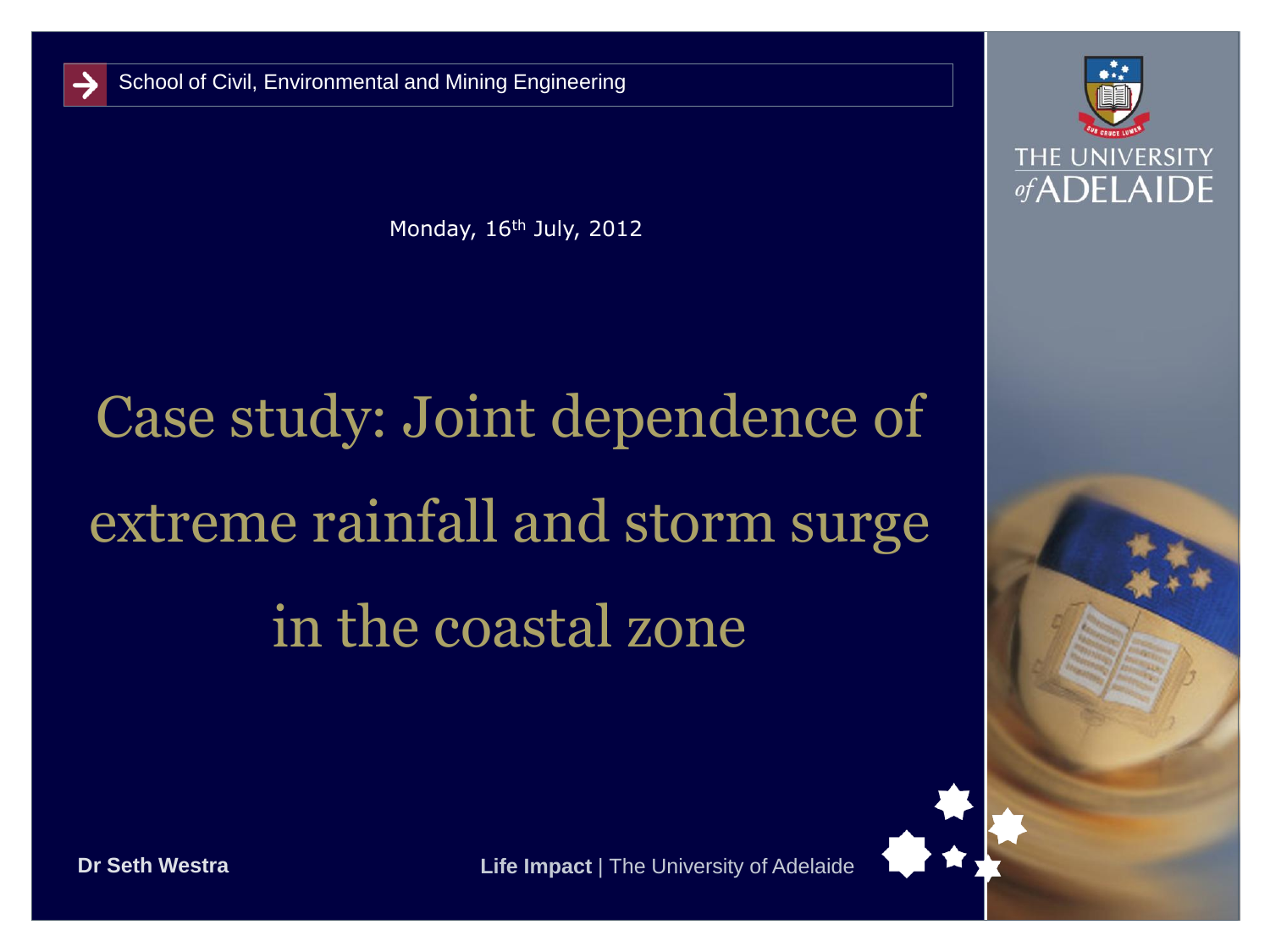### Problem statement

- Flooding in the coastal zone may be due to a combination of:
	- catchment flows (forced by flood-producing rainfall and antecedent conditions, and affected by various catchment features)
	- ocean/estuary level (forced by astronomical tide and storm surge, and affected by local bathymetry)
- Guidance is needed on *methodology* on how to take interactions of the forcing variables into account

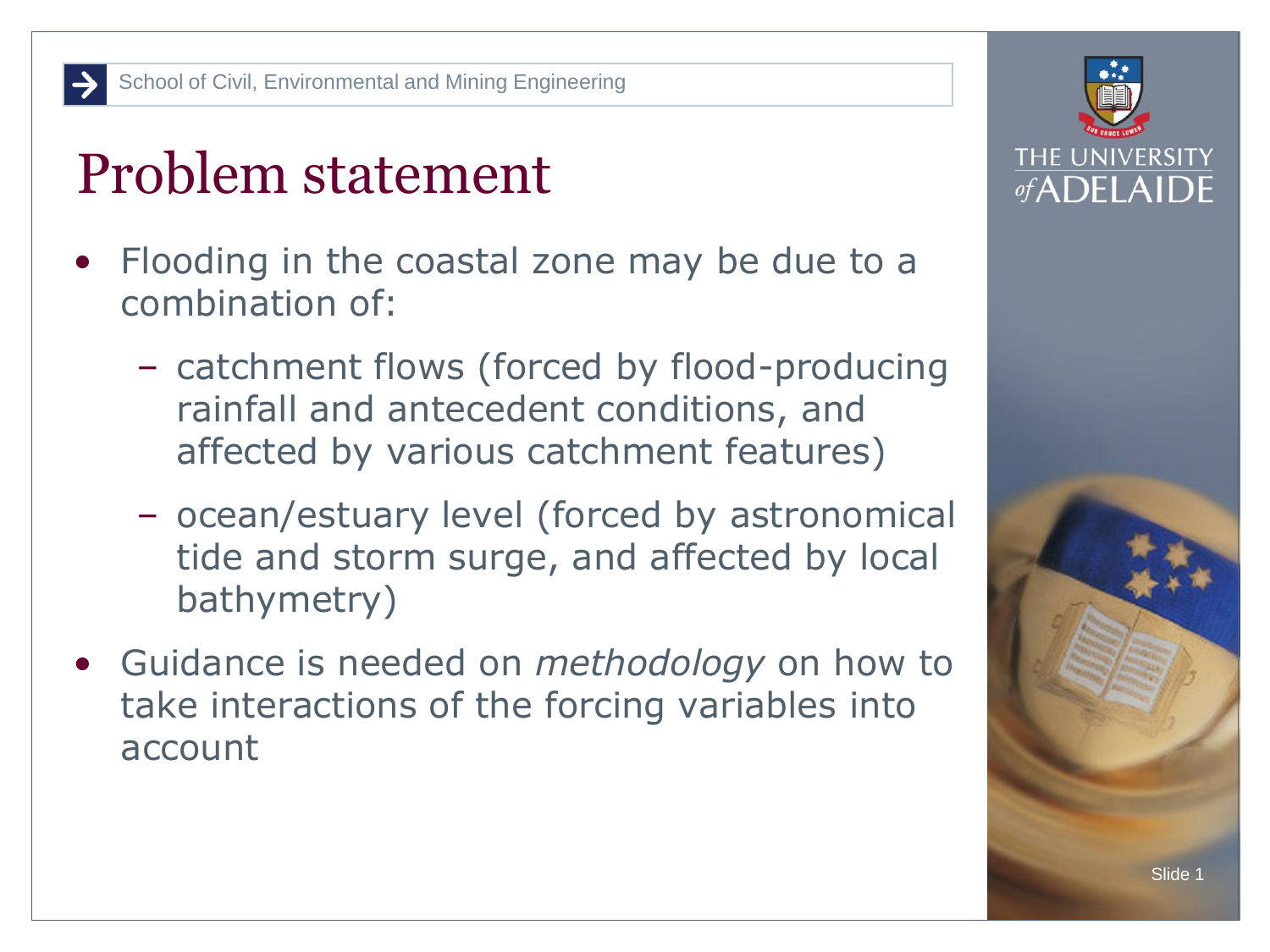



THE UNIVERSITY  $\overline{of}$ ADELAIDE

Slide 2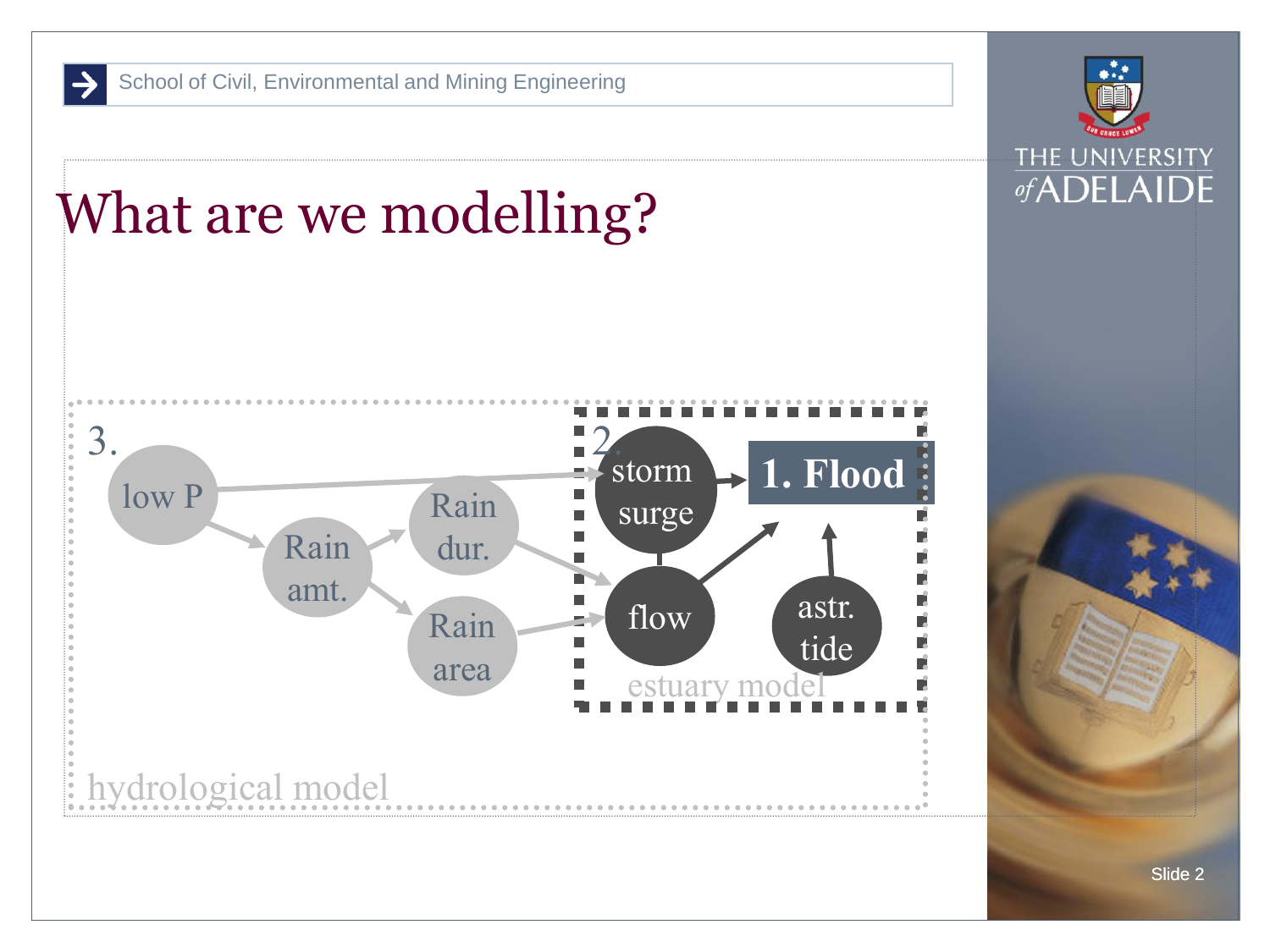### The joint dependence model



Dependence parameter = 0.999





Daily rainfall (mm)

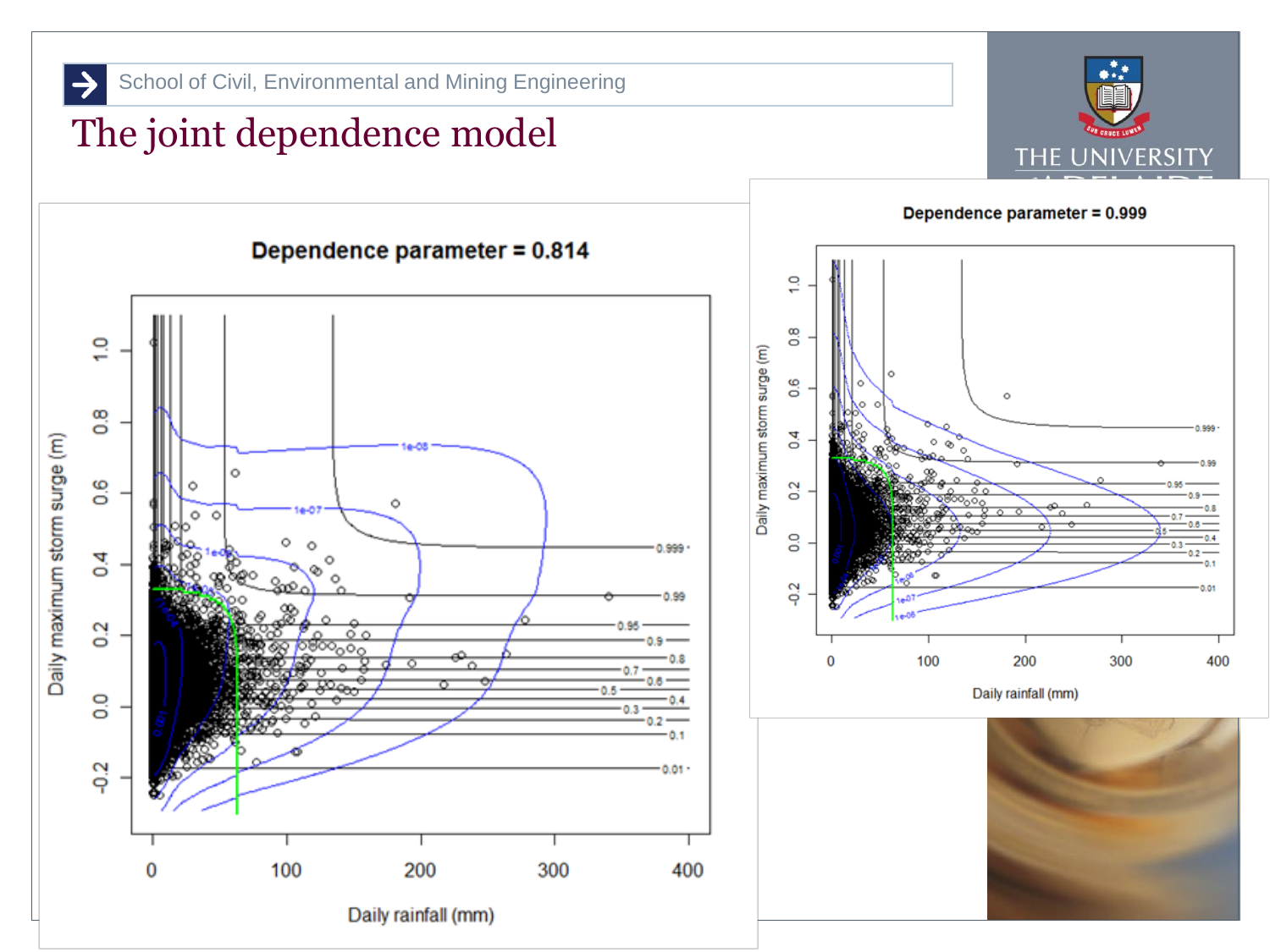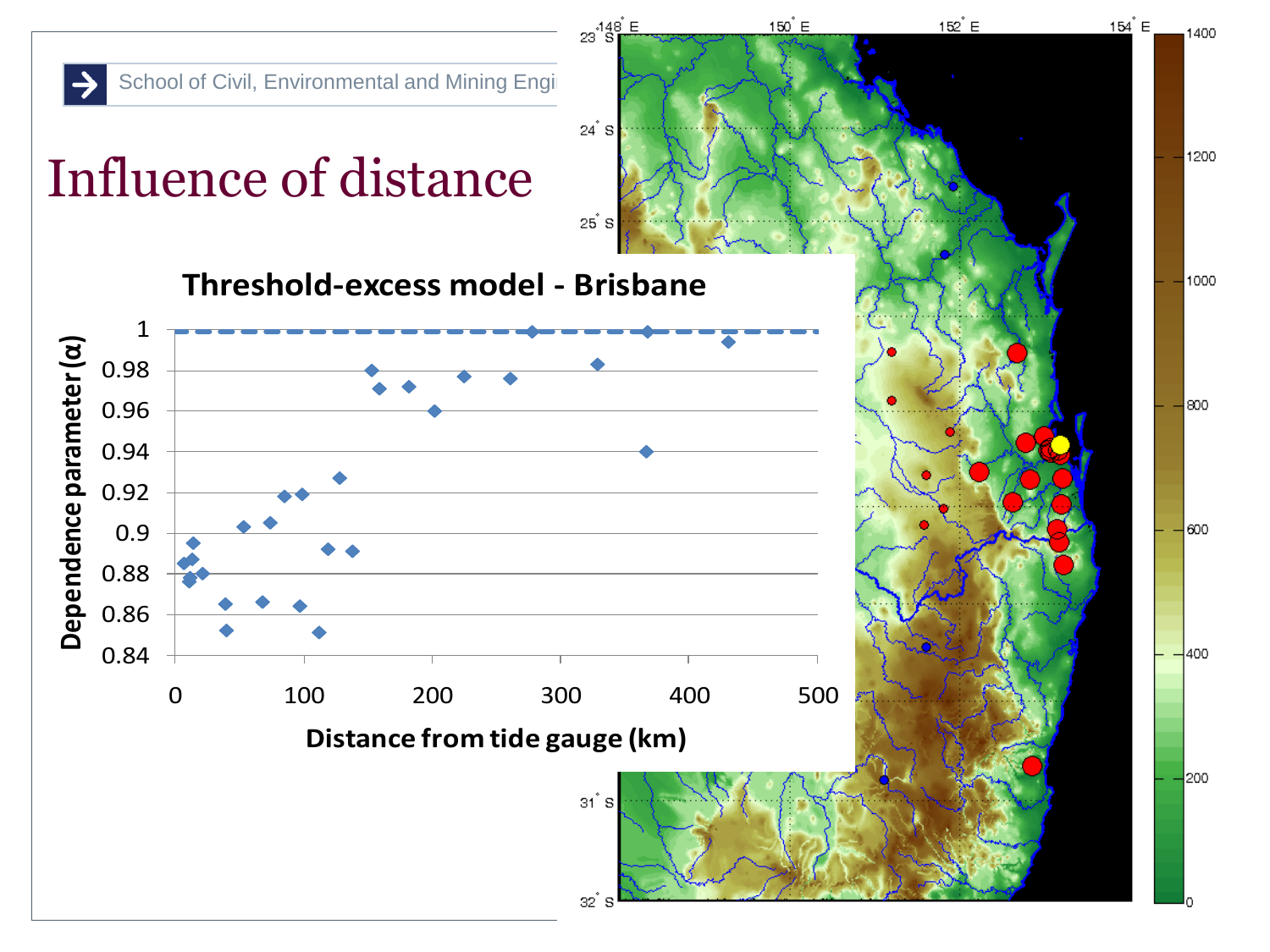### Influence of storm burst duration



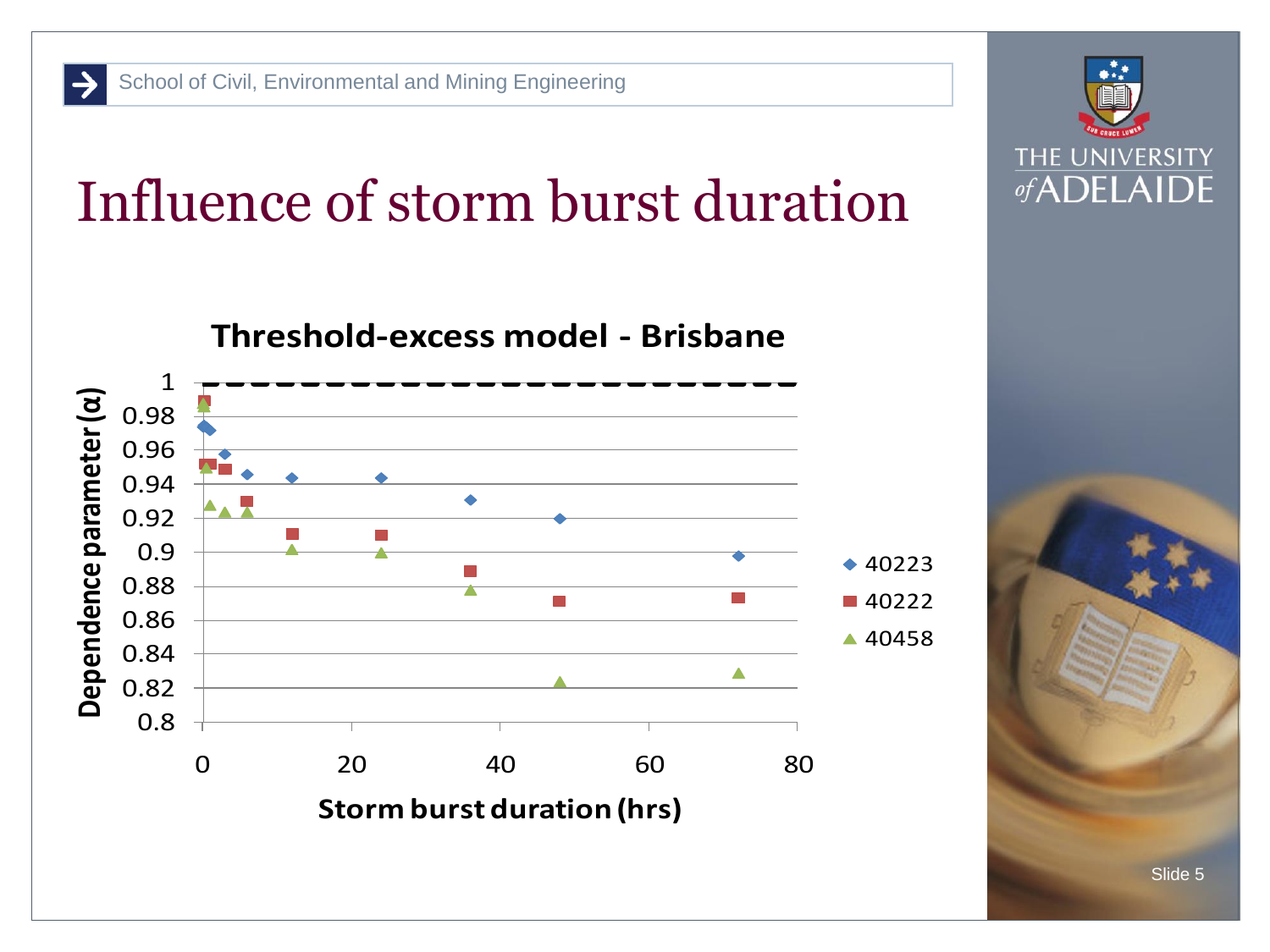## Influence of lag





Slide 6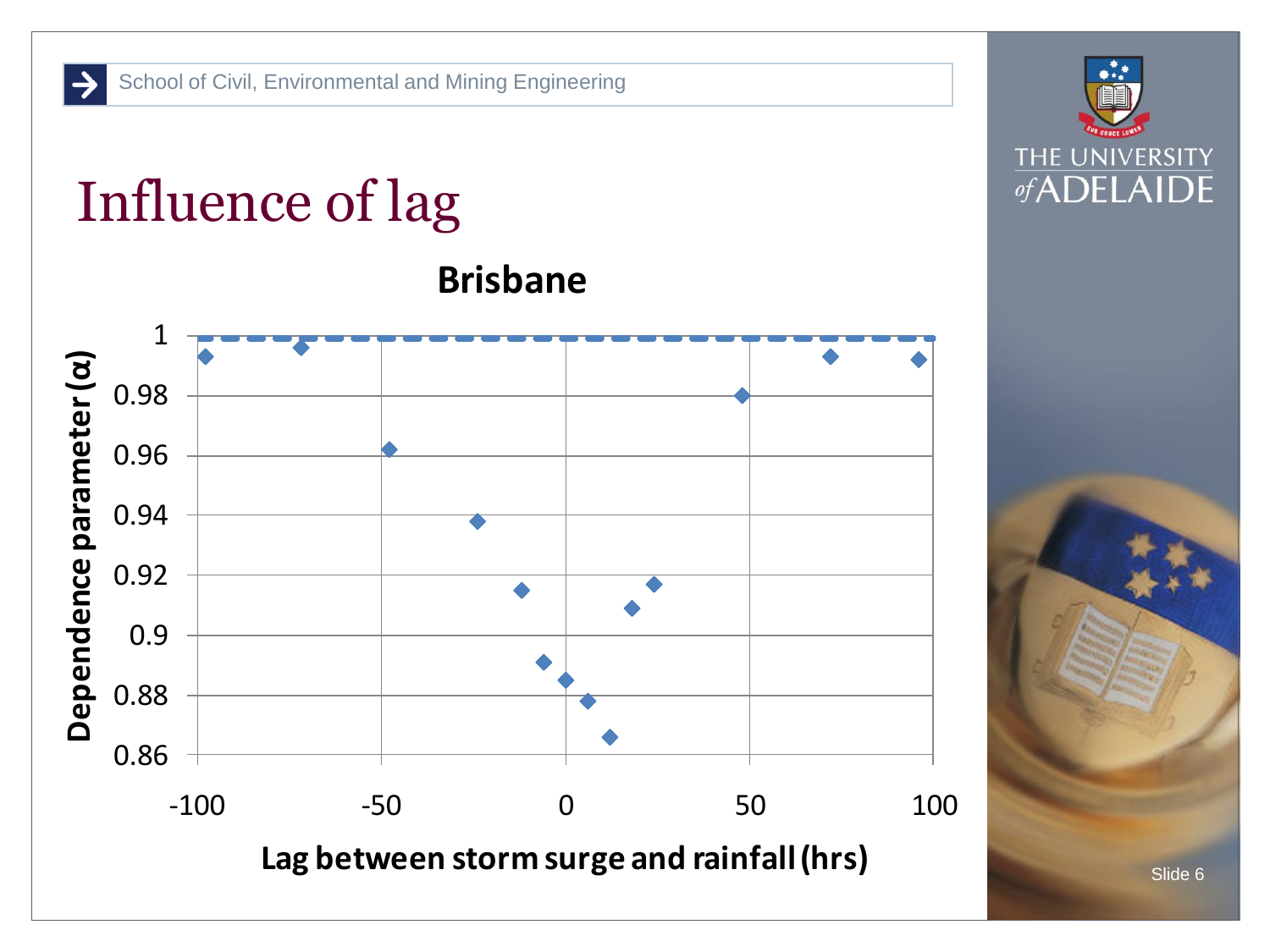## Results of dependence modelling

- Dependence seems to be due to 'synoptic' scale forcing
	- Spatial scale of 100's of kilometres, and time scales of several days
	- Very little dependence for short-duration extreme rainfall
	- This influences the sorts of catchments for which the dependence between extreme rainfall and storm surge needs to be quantified
- How to use this information to quantify flood risk?



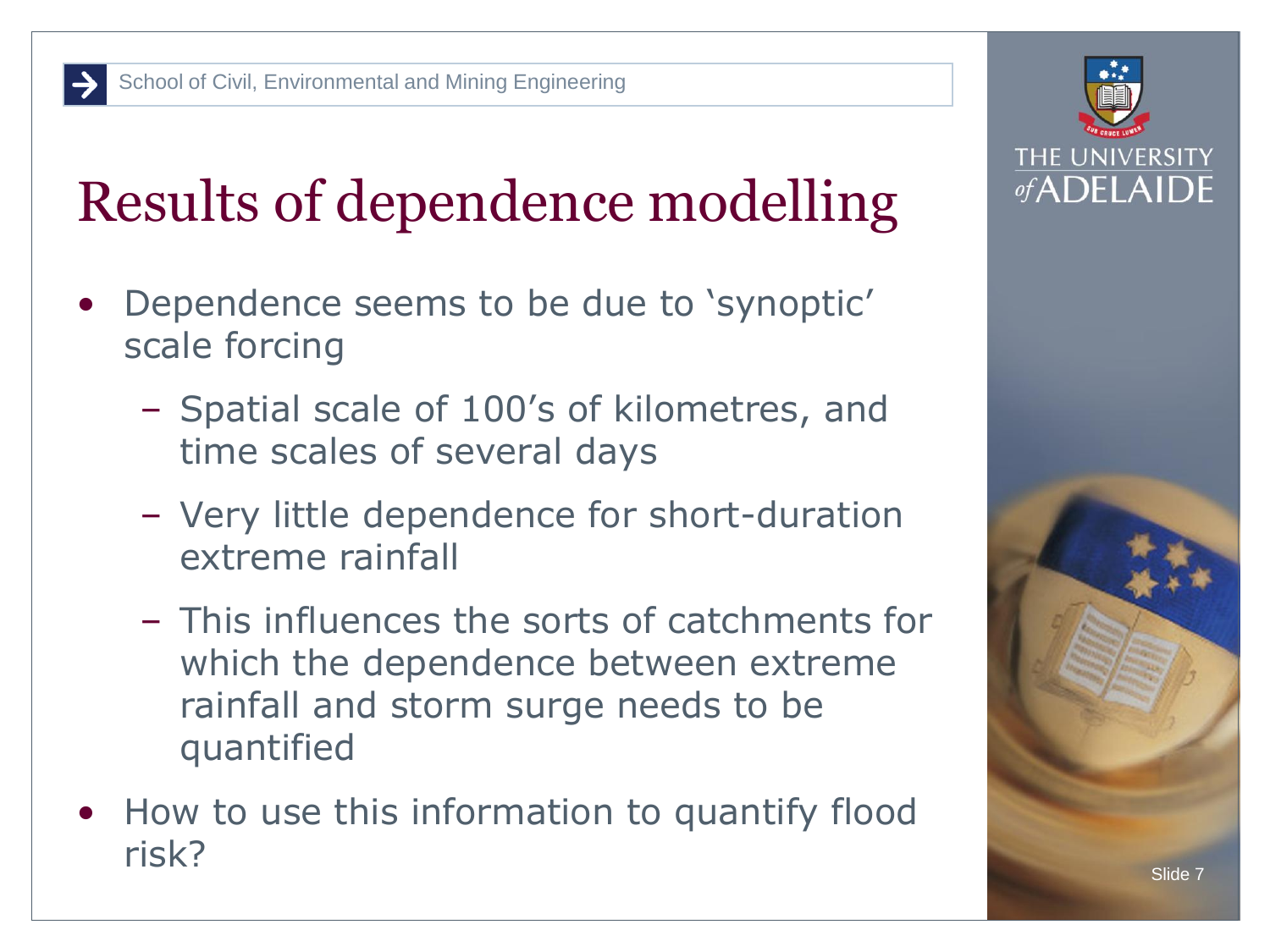$\rightarrow$ 





**Chainage (distance from catchment outlet - in metres)**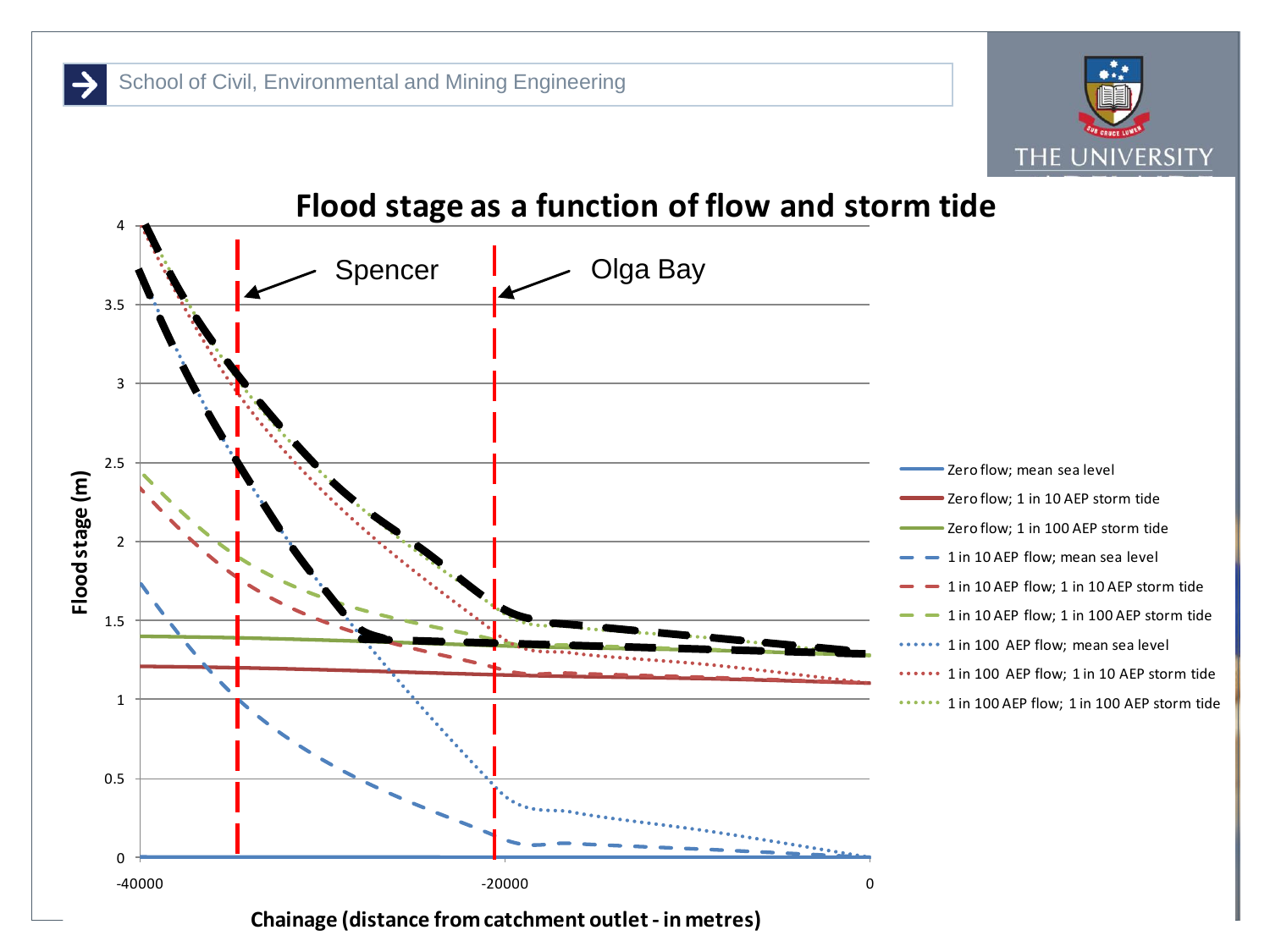#### **Spencer**



| Tide level at entrance:        | 0m    | 1 <sub>m</sub> | 1.2 <sub>m</sub> | 1.4 <sub>m</sub> | 1.6 <sub>m</sub> |
|--------------------------------|-------|----------------|------------------|------------------|------------------|
| Approximate ARI of ocean tide: |       | 2.8            | 50               | 400              | 40000            |
| <b>How</b>                     |       |                |                  |                  |                  |
| No flow                        | 0.002 | 1.09           | 1.306            | 1.519            | 1.737            |
| 5 yr ARI                       | 0.913 | 1.626          | 1.782            | 1.941            | 2.104            |
| 10 yr ARI                      | 1.007 | 1.694          | 1.845            |                  | 2.159            |
| 20 yr ARI                      | 1.29  | 1.909          | 2.049            | 2.193            | 2.341            |
| 50 yr ARI                      | 1.876 | 2.374          | 2.49             | 2.612            | 2737             |
| 100 yr ARI                     | 2.497 | 2.895          | 2.99             | 3.089            | 3.194            |
| 200 yr ARI                     | 3.353 | 3.643          | 3.714            | 3.791            | 3.873            |
| 500 yr ARI                     | 4.122 | 4.345          | 4.402            | 4.462            | 4.526            |
| 1000 yr ARI                    | 4.919 | 5.091          | 5.134            | 5.181            | 5.231            |
| 10000 yr ARI                   | 5.083 | 5.247          | 5.286            | 5.334            | 5.378            |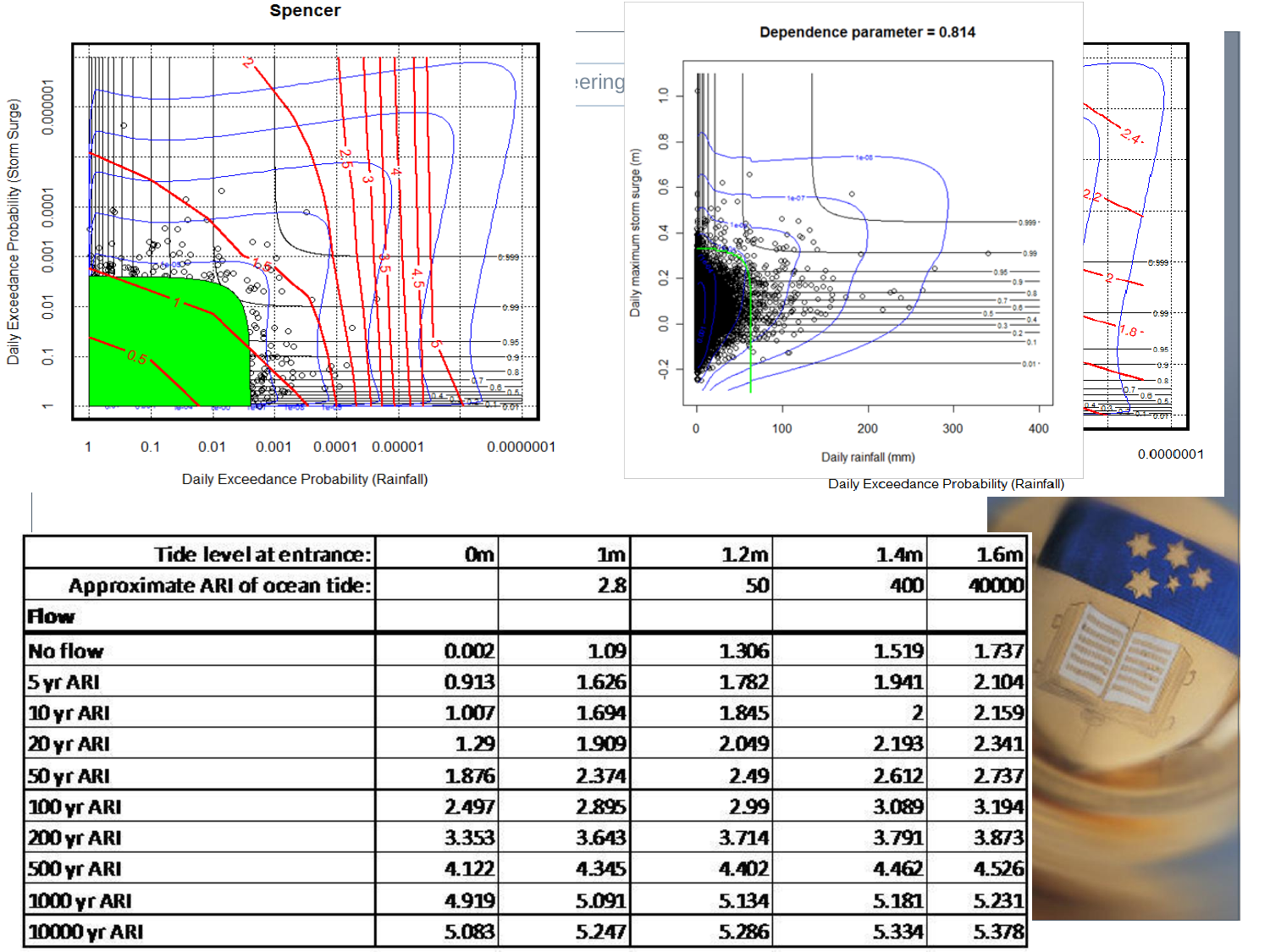#### School of Civil, Environmental and Mining Engineering

### Flood levels

 $\rightarrow$ 



**Olga Bay** 



Slide 10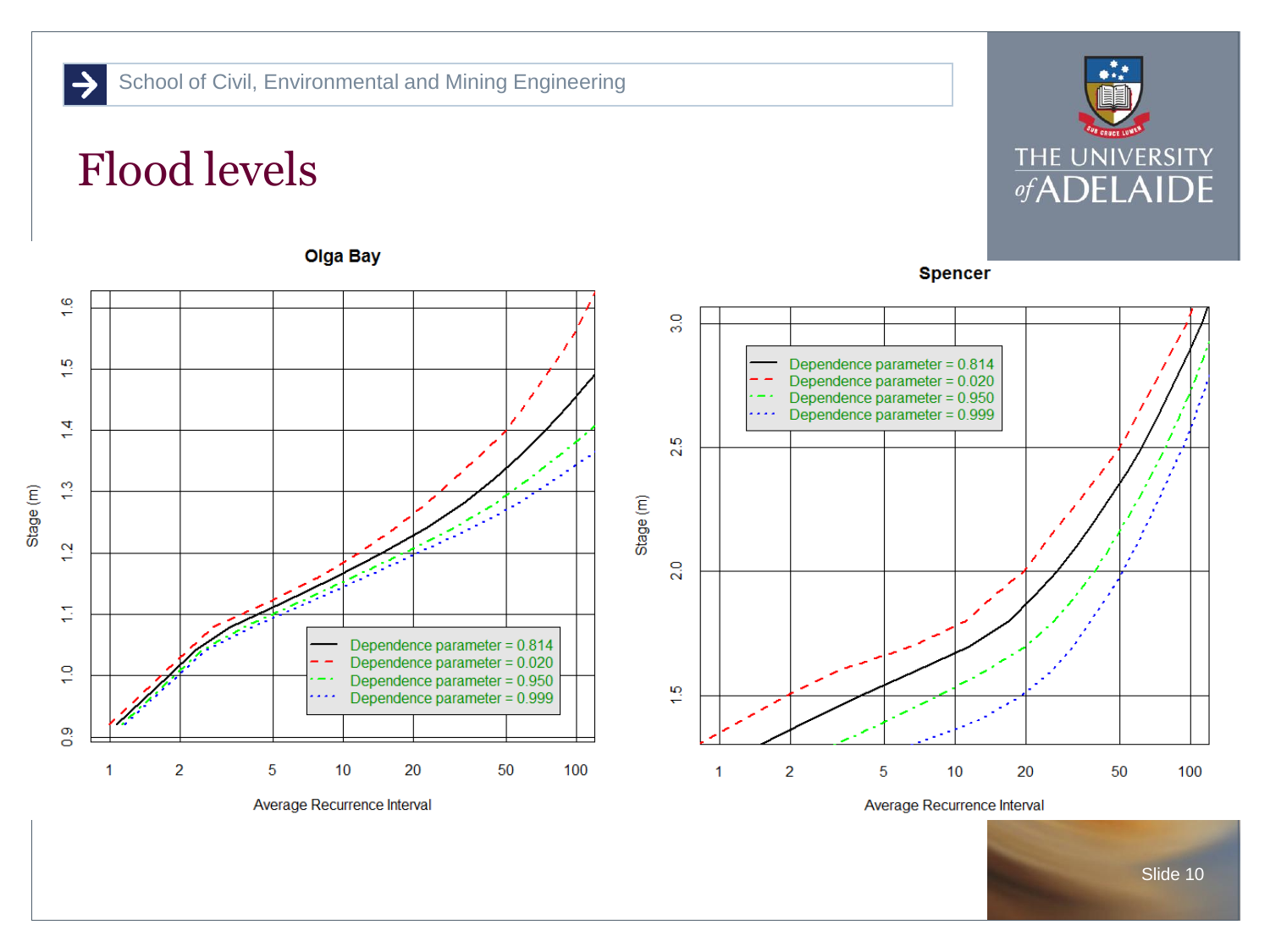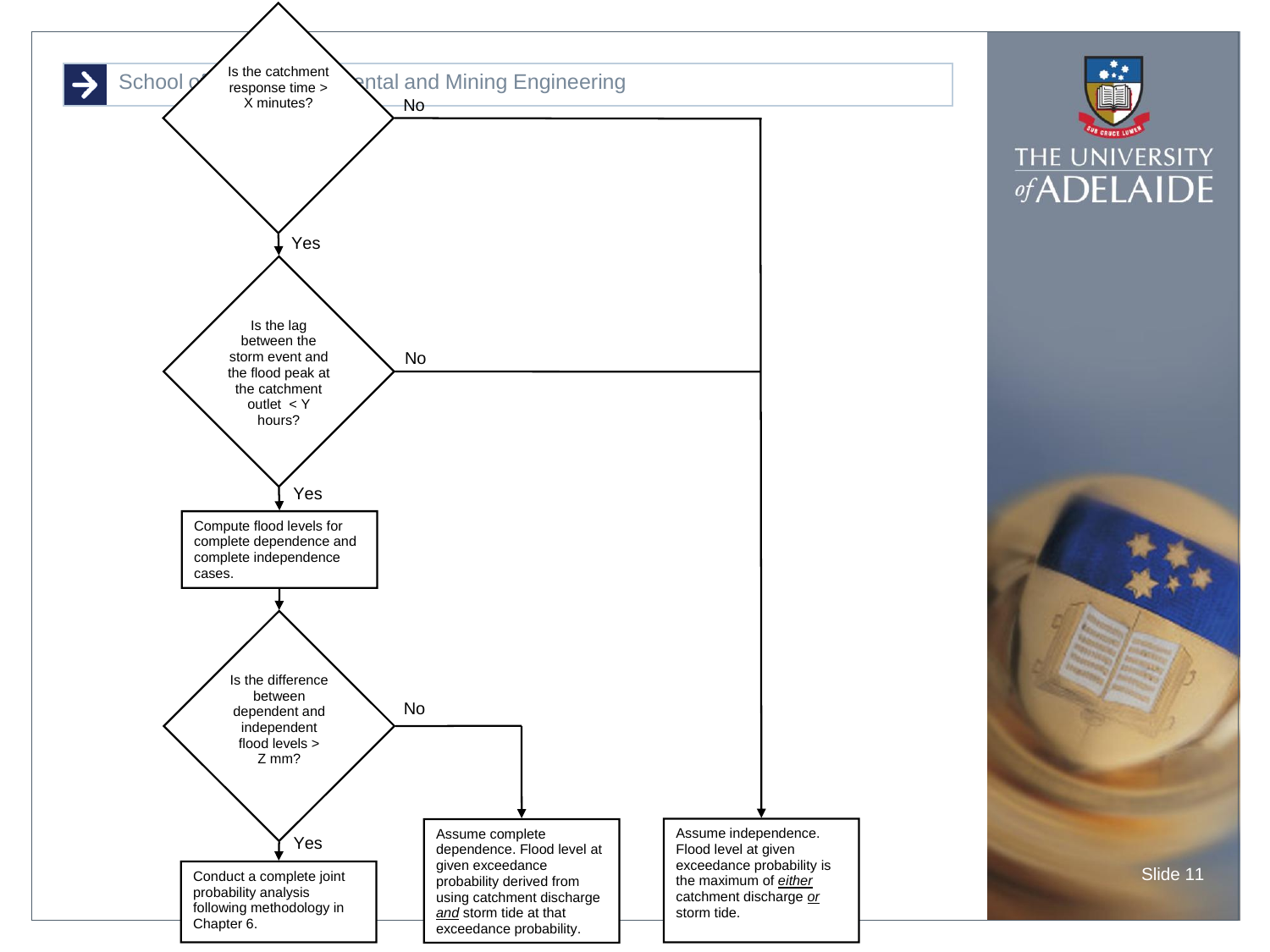### **Conclusions**

- Methodology aims to capture joint dependence issues in the coastal zone.
- This method aims to balance rigour with pragmatism. However:
	- Antecedent catchment wetness not considered (e.g. to be at 'average' values)
	- Static, not dynamic, tailwater levels
	- Non-stationarity in climate change also not considered
- It *does* aim to:
	- Identify dominant processes which should be considered
	- Enable modelling of the dependence between those processes